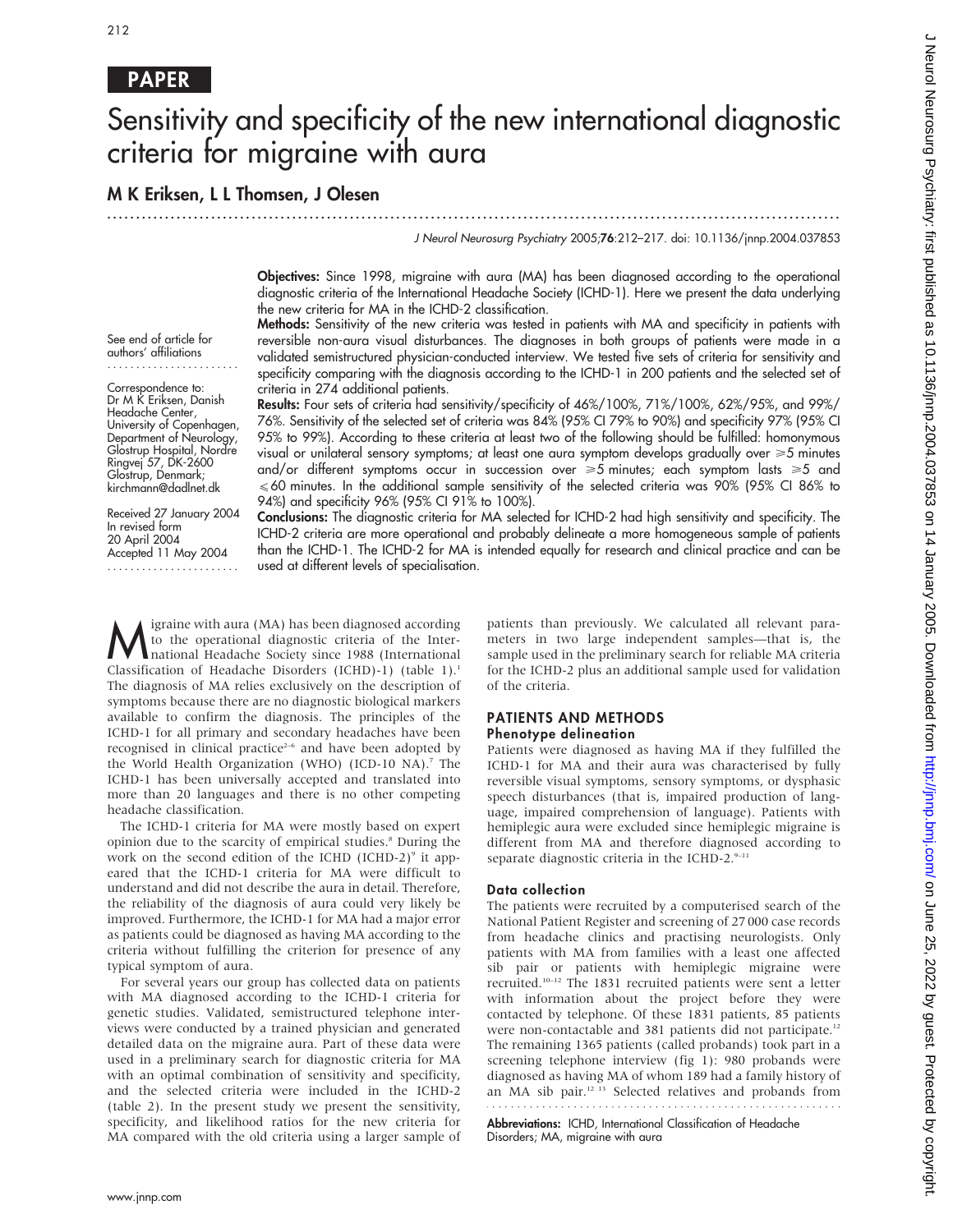Table 1 Diagnostic criteria for migraine with aura according to the International Headache Society classification, 1988  $(ICHD-1)<sup>1</sup>$ 

| (A) At least two attacks fulfilling (B)                   |                                                                                                                                     |
|-----------------------------------------------------------|-------------------------------------------------------------------------------------------------------------------------------------|
| (B) At least three of the following four characteristics: |                                                                                                                                     |
|                                                           | One or more fully reversible aura symptoms indicating cerebral cortical—and/or brain stem dysfunction                               |
|                                                           | At least one aura symptom develops gradually over more than four minutes or two or more symptoms occur in succession                |
|                                                           | No aura symptom lasts more than 60 minutes. If more than one aura symptom is present, accepted duration is proportionally increased |
|                                                           | Headache follows aura with a free interval of less than 60 minutes. (It may also begin before or simultaneously with the aura)      |
| (C) At least one of the following:                        |                                                                                                                                     |
|                                                           | History and physical and neurological examination not suggestive of one of the disorders listed in groups 5–11                      |
|                                                           | History and/or physical and/or neurological examination suggest such disorder, but it is ruled out by appropriate investigations    |
|                                                           | Such disorder is present, but migraine attacks do not occur for the first time in close temporal relation to the disorder           |

these families were contacted for an extensive validated semistructured telephone interview<sup>14</sup> with a trained physician.13 Of the 736 relatives selected 25 were non-contactable and 68 did not participate. The remaining 643 relatives took part in an interview.<sup>13</sup> In total, 105 probands and 257 of their relatives were diagnosed as having MA according to the ICHD-1 in an extensive interview and participated in the present study.<sup>13</sup> Furthermore, 112 patients with other reversible visual disturbances related to headache were included in the study. Their visual disturbances were not judged to be visual migraine aura and they did not fulfil the ICHD-1 for MA. These patients were identified during the initial screening telephone interviews of the probands (57 patients) and during the extensive telephone interviews of the relatives (55 patients). Thus our study population comprised 474 patients: 362 patients with MA and 112 patients with non-aura reversible visual disturbances.

The project was approved by the Danish ethical committees. Further details about the sample, non-participation, and comparison with a representative population based sample have been reported elsewhere.<sup>12</sup><sup>13</sup>

#### Data processing and statistical analysis

The 474 participants were divided into two subsamples: the training sample of 200 patients comprised 141 patients with MA plus 59 patients with non-aura visual disturbances (the 200 participants enrolled when the present study was initiated) and the validation sample of 274 patients comprised 221 patients with MA plus 53 patients with non-aura visual disturbances (the participants enrolled afterwards). The training sample was used for testing several sets of selected diagnostic criteria for MA all comprising three aura characteristics selected a priori in general agreement by the Classification Committee of the International Headache Society:

- (1) Homonymous visual symptoms or unilateral sensory symptoms
- (2) At least one aura symptom develops gradually over >5 minutes and/or different symptoms occur in succession over  $\geq 5$  minutes
- (3) Each symptom lasts  $\geq 5$  minutes and  $\leq 60$  minutes

We aimed at identifying the diagnostic criteria for MA comprising the combination of the three aura characteristics with the highest sensitivity and specificity when compared with the diagnosis according to the ICHD-1 for MA. Subsequently, the accepted criteria were validated on the validation sample.

For the sake of simplicity and because of pressure of time the diagnoses made according to the selected diagnostic criteria in the training sample were based exclusively on the visual symptoms of the patients. However, the diagnoses made according to the accepted criteria in the validation sample were based on the visual, sensory, and aphasic aura symptoms. Statistical analyses were performed using SPSS Base System 11.5 for Windows XP Professional.

## RESULTS

#### Characteristics of patients with MA

The 362 patients with MA comprised 99 men and 263 women (M:F ratio 1:2.7; mean age 46 (SD 16) years, range 12–90). At least in some attacks 99% (358/362) of patients had visual aura; 54% (196/362) had sensory aura; and 32% (116/362) had aphasic aura. Most patients had a combination of aura symptoms, since 28% (102/362) had co-occurring visual and sensory aura; 25% (91/362) had visual, sensory, and aphasic aura; 6% (23/362) had visual and aphasic aura; 1% (4/362) had other aura combinations; and 39% (142/362) had visual aura exclusively. The characteristics of the symptoms of aura are shown in table 3. Overall, 88% (319/362) of the patients

Table 2 Diagnostic criteria for migraine with typical aura according to the International Classification of Headache Disorders Second Edition (ICHD-2)<sup>9</sup>

| (A) At least two attacks fulfilling criteria (B)-(D)                                                                                                         |
|--------------------------------------------------------------------------------------------------------------------------------------------------------------|
| (B) Aura consisting of at least one of the following but no motor weakness:                                                                                  |
| Fully reversible visual symptoms including positive features (that is, flickering lights, spots, lines) and/or negative features (scotoma)                   |
| Fully reversible sensory symptoms including positive features (that is, pins and needles) and/or negative features (numbness)                                |
| Fully reversible dysphasic speech disturbance                                                                                                                |
| (C) At least two of the following:                                                                                                                           |
| Homonymous visual symptoms and/or unilateral sensory symptoms                                                                                                |
| At least one aura symptom develops gradually over $\geq 5$ minutes and/or different symptoms occur in succession over $\geq 5$ minutes                       |
| Each symptom lasts $\geq 5$ minutes and $\leq 60$ minutes                                                                                                    |
| (D) This criterion determines the subdiagnosis of migraine with typical aura:                                                                                |
| 1.2.1 Typical aura with migraine headache: Headache fulfilling criteria B-D for 1.1 Migraine without aura begins during the aura or follows aura within      |
| 60 minutes, or                                                                                                                                               |
| 1.2.2 Typical aura with non-miaraine headache: Headache that does not fulfil criteria B–D for 1.1 Miaraine without aura beains durina the aura or follows ar |

1.2.2 Typical aura with non-migraine headache: Headache that does not fulfil criteria B–D for 1.1 Migraine without aura begins during the aura or follows aura within 60 minutes, or

1.2.3 Typical aura without headache: Headache does not occur during the aura nor follow aura within 60 minutes (E) Not attributed to another disorder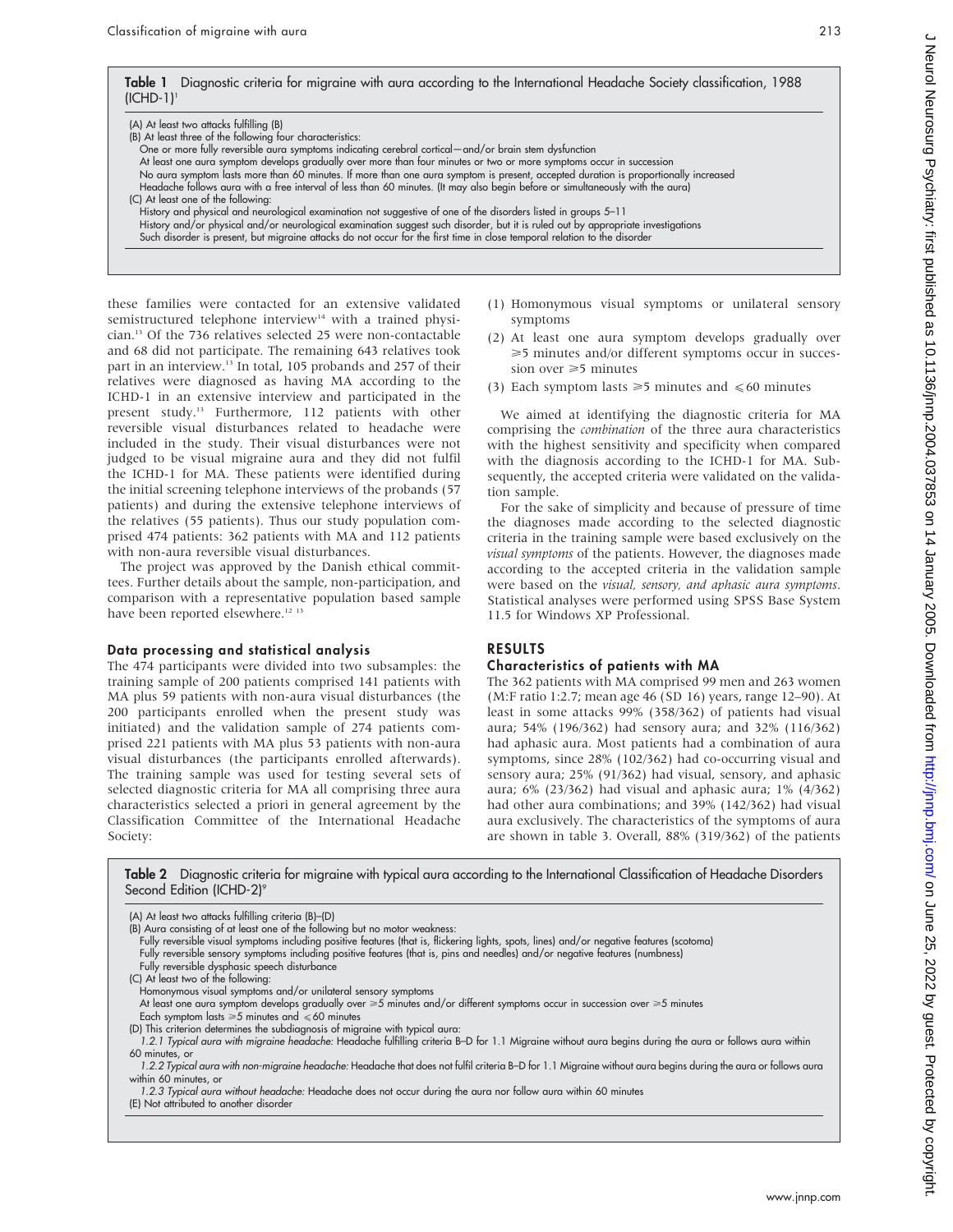

Figure 1 Ascertainment of probands with non-hemiplegic migraine with aura (MA). In total, 105 families with at least one MA sib pair were identified. The patients with MA included in the present study were recruited from these families.

with MA fulfilled the ICHD-1 criterion of a gradual development of the aura, 83% (300/362) fulfilled the criterion of aura duration, and 94% (340/362) had a headache following the aura with a free interval of less than one hour. When more than one aura symptom was observed, they occurred in succession in 96% (149/155) and simultaneously in 4% (6/155) of patients (65 missing values or patients uncertain). The headache related to aura began after the onset of the aura in 82% (278/341), simultaneously with the aura in 11% (37/341) and before the onset of the aura in 8% (26/341) of patients. A total of 21 patients had aura without headache exclusively.

#### Characteristics of patients with non-aura reversible visual disturbances

The 112 patients with non-aura reversible visual disturbances comprised 32 men and 80 women (M:F ratio 1:2.5; mean age 41 (14) years, range 10–78). The characteristics of the reversible visual disturbances are shown in table 3. The visual disturbances were often characterised by flickering light lasting less than five minutes or by general blurring of vision lasting more than 60 minutes, but they did not fall into well defined categories. The headache related to the reversible visual disturbances fulfilled the ICHD-1 for migraine without aura in 37% (41/112), migrainous disorder without aura in 4% (4/112), and episodic tension-type headache in 16% (18/112) of patients. However, 40% (45/112) of patients had unspecified headache and 3% (4/112) had no headache. The headache related to the reversible visual disturbances began after the onset of the visual disturbances with a free interval of less than one hour in 60% (54/90), simultaneously with the visual disturbances in 14% (13/90), and before the onset of the visual disturbances in 26% (23/90) of patients (18 missing values). In 8% (9/112) of patients the reversible visual disturbances fulfilled the ICHD-1 for migrainous disorder with aura. That is, the patients fulfilled all but one of the criteria for MA.

#### Testing of selected sets of diagnostic criteria for MA

Initially, five sets of selected diagnostic criteria for MA were tested on 200 patients, the training sample. The diagnoses made according to the selected sets of diagnostic criteria (based on the visual aura exclusively) were compared with the diagnosis according to the ICHD-1 for MA (table 4). The set of diagnostic criteria presented at the top of table 4 was suggested by the Classification Committee of the International Headache Society. However, due to low sensitivity (46%) this set of criteria was rejected. The set of diagnostic criteria presented at the bottom of table 4 had high sensitivity (84%) and specificity (97%) and was accepted by the Classification Committee for inclusion in the diagnostic criteria for MA in the ICHD-2.

#### Validation of accepted diagnostic criteria for MA

The accepted set of diagnostic criteria for MA was validated on 274 patients, the validation sample. The diagnosis made according to the accepted set of diagnostic criteria (based on

| Table 3 Characteristics of migraine with aura (MA) and other reversible visual |  |
|--------------------------------------------------------------------------------|--|
| disturbances (no MA)                                                           |  |

|                       | $MA (n = 362)$           | No $MA (n = 112)$ |                |                             |    |                             |                        |        |  |
|-----------------------|--------------------------|-------------------|----------------|-----------------------------|----|-----------------------------|------------------------|--------|--|
|                       | $(n = 358)$              | Visual aura       |                | Sensory aura<br>$(n = 196)$ |    | Aphasic aura<br>$(n = 116)$ | Visual<br>disturbances |        |  |
| <b>Symptoms</b>       | %                        | n/N               | %              | n/N                         | %  | n/N                         | %                      | n/N    |  |
| Acute onset           | 19                       | 65/345            | 25             | 47/187                      |    |                             | 87                     | 89/102 |  |
| Gradually developing* |                          |                   |                |                             |    |                             |                        |        |  |
| 5-30 minutes          | 68                       | 236/345           | 58             | 109/187                     |    |                             | 6                      | 6/102  |  |
| 31-60 minutes         | $\boldsymbol{\varDelta}$ | 14/345            | $\overline{4}$ | 8/187                       |    |                             |                        | 1/102  |  |
| $>60$ minutes         |                          |                   |                |                             |    |                             | —                      |        |  |
| Patient cannot say    | 9                        | 30/345            | 12             | 23/187                      |    |                             | 6                      | 6/102  |  |
| Duration*             |                          |                   |                |                             |    |                             |                        |        |  |
| $<$ 1 minutes         |                          |                   |                |                             |    |                             | 15                     | 17/111 |  |
| $1-4$ minutes         | $<$ 1                    | 1/356             |                |                             |    |                             | 24                     | 27/111 |  |
| 5-30 minutes          | 72                       | 255/356           | 64             | 122/189                     | 55 | 57/104                      | 9                      | 10/111 |  |
| 31-60 minutes         | 18                       | 64/356            | 22             | 41/189                      | 23 | 24/104                      | 6                      | 6/111  |  |
| $>60$ minutes         | 10                       | 36/356            | 14             | 26/189                      | 22 | 23/104                      | 46                     | 51/111 |  |
| Location <sup>+</sup> |                          |                   |                |                             |    |                             |                        |        |  |
| Unilateral            | 64                       | 225/351           | 86             | 165/192                     |    |                             | 27                     | 29/107 |  |
| Bilateral             | 36                       | 126/351           | 14             | 27/192                      |    |                             | 73                     | 78/107 |  |

\*Recorded as numerical data.

Location of visual symptoms: unilateral (homonymous), in one side of the visual field; bilateral, in both sides of the visual field.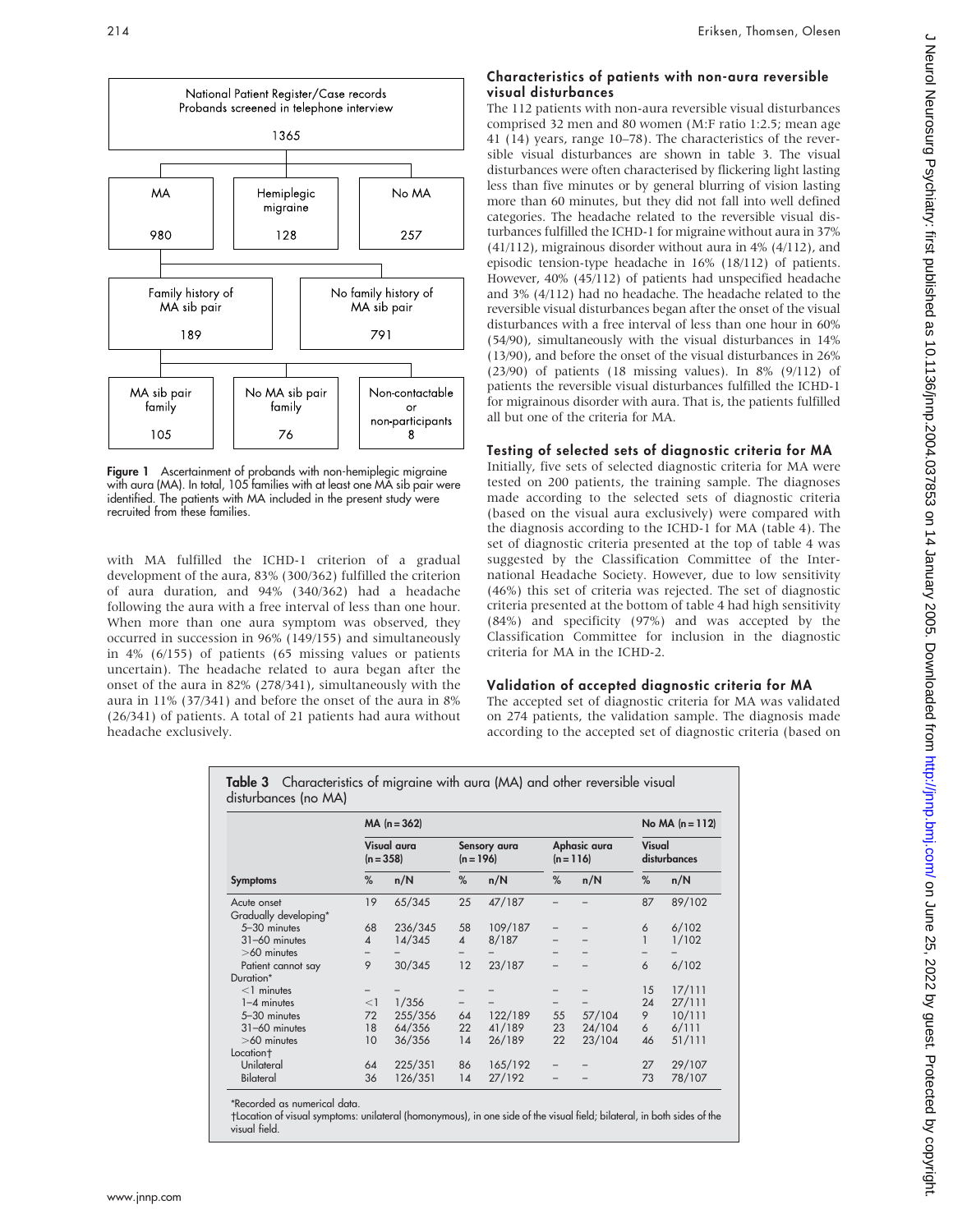#### Table 4 Testing of selected sets of diagnostic criteria for migraine with aura (training sample, n = 200)

|                                                                                                                                                                                                                                                                                                                                          | Sensitivity $(n = 141)^*$ |    |                   | Specificity $(n = 59)$ <sup>+</sup> |      |             |
|------------------------------------------------------------------------------------------------------------------------------------------------------------------------------------------------------------------------------------------------------------------------------------------------------------------------------------------|---------------------------|----|-------------------|-------------------------------------|------|-------------|
| Set of criteria                                                                                                                                                                                                                                                                                                                          | $\mathbf n$               | %  | 95% CI            | N                                   | $\%$ | 95% CI      |
| Aura fulfils all of the following three characteristics:<br>Homonymous visual symptoms‡<br>Visual symptom develops gradually over $\geq 5$ minutes<br>Visual symptom lasts $\geq 5$ minutes and $\leq 60$ minutes<br>Aura fulfils all of the following three characteristics:                                                            | 65                        | 46 | 38% to 54%        | 59                                  | 100  | 98% to 100% |
| Homonymous or bilateral visual symptoms<br>Visual symptom develops gradually over $\geq 5$ minutes<br>Visual symptom lasts $\geq 5$ minutes and $\leq 60$ minutes<br>Aura fulfills the following characteristic:                                                                                                                         | 100                       | 71 | $6.3\%$ to $78\%$ | 59                                  | 100  | 98% to 100% |
| Homonymous visual symptoms<br>and at least one of the following two characteristics:<br>Visual symptom develops gradually over $\geq 5$ minutes<br>Visual symptom lasts $\geq 5$ minutes and $\leq 60$ minutes                                                                                                                           | 88                        | 62 | 54% to 70%        | 56                                  | 95   | 89% to 100% |
| Aura fulfils the following characteristic:<br>Homonymous or bilateral visual symptoms<br>and at least one of the following two characteristics:<br>Visual symptom develops gradually over ≥5 minutes<br>Visual symptom lasts $\geq 5$ minutes and $\leq 60$ minutes<br>Aura fulfils at least two of the following three characteristics: | 139                       | 99 | 97% to 100%       | 45                                  | 76   | 65% to 87%  |
| Homonymous visual symptoms<br>Visual symptom develops gradually over $\geq 5$ minutes<br>Visual symptom lasts $\geq 5$ minutes and $\leq 60$ minutes                                                                                                                                                                                     | 118                       | 84 | 79% to 89%        | 57                                  | 97   | 95% to 99%  |

\*Patients with migraine with aura. The sensitivity is the proportion of patients fulfilling the selected set of diagnostic criteria.

Patients with non-aura reversible visual disturbances. The specificity is the proportion of patients not fulfilling the selected set of diagnostic criteria. `Homonymous: in one side of the visual field.

the visual, sensory, and aphasic aura) compared with the diagnosis according to the ICHD-1 for MA had a sensitivity of 90% and a specificity of 96% (table 5). In other words, 90% of patients with migraine aura were correctly diagnosed as having MA and 96% of patients with non-aura reversible visual disturbances were correctly diagnosed as not having MA according to the accepted set of diagnostic criteria. The likelihood ratio of a positive result of the diagnostic criteria was 23 (0.90/(1–0.96)) and the likelihood ratio of a negative result was  $0.10$  ((1–0.90)/0.96). This implies that if a patient fulfils the accepted diagnostic criteria the risk that the patient has MA is 23 times the risk that the patient does not have MA. Likelihood ratios are reliable measures as they are independent of the prevalence of MA in the study population (as opposed to predictive values).

We verified that we had chosen the set of criteria for MA with the best diagnostic accuracy among the sets of criteria tested by validating the set of criteria showing the second best diagnostic accuracy on the training sample (sensitivity 99%, specificity 76%). This set of criteria had a sensitivity of 99% (219/221) and a specificity of 62% (33/53) when applied to the validation sample.

## **DISCUSSION**

## Methodological considerations

The new diagnostic criteria for MA according to the ICHD-2<sup>9</sup> is based on empirical data collected for the present study. Furthermore, we added a second sample of patients with MA and patients with non-aura visual disturbances and here present a full validation of the new diagnostic criteria.

Diagnostic criteria should be developed using one sample and tested on another to avoid random errors and false positive results. The development of the ICHD-2 for MA was based on analysis of visual symptoms only because the diagnosis of MA is most difficult in patients presenting only one aura symptom. Approximately 99% of patients with MA have visual aura at least in some attacks<sup>13 15</sup> and 68% of patients with MA from the general population have exclusively visual aura.<sup>15</sup> However, the validation of the ICHD-2 for MA was based on the visual, sensory, or aphasic symptoms of aura. The ICHD-2 for MA is thus ready for application in patients with MA presenting any combination of visual, sensory, or aphasic aura.

The study population was selected from patients with MA consulting a specialist plus the affected relatives of these patients. However, the proportion of patients with MA with unilateral symptoms of aura and the duration of the symptoms of aura are identical to those in a previous population based study.13 15 Yet, a gradual development of the aura was reported less often in the present study than in the population based study (visual aura: 81% v 97%, sensory aura: 75%  $v$  98%)<sup>13-15</sup> and more than one aura symptom was reported more often than in the population based study (60%  $\nu$ 31%).13 15 Some of the observed variations might increase the

|                                                                                                                                                                                                                                                                                                                                               | Sensitivity ( $n = 221$ )* |    |            |              |    | Specificity ( $n = 53$ )† |  |  |
|-----------------------------------------------------------------------------------------------------------------------------------------------------------------------------------------------------------------------------------------------------------------------------------------------------------------------------------------------|----------------------------|----|------------|--------------|----|---------------------------|--|--|
| Set of criteria                                                                                                                                                                                                                                                                                                                               | n                          | %  | 95% CI     | $\mathsf{n}$ | %  | 95% CI                    |  |  |
| Aura fulfils at least two of the following three characteristics:<br>Homonymous‡ visual symptoms and/or unilateral sensory symptoms<br>At least one aura symptom develops gradually over $\geq 5$ minutes and/or<br>different symptoms occur in succession over $\geq 5$ minutes<br>Each symptom lasts $\geq 5$ minutes and $\leq 60$ minutes | 199                        | 90 | 86% to 94% | 51           | 96 | 91% to 100%               |  |  |

Patients with non-aura reversible visual disturbances. The specificity is the proportion of patients not fulfilling the selected set of diagnostic criteria. `Homonymous: in one side of the visual field.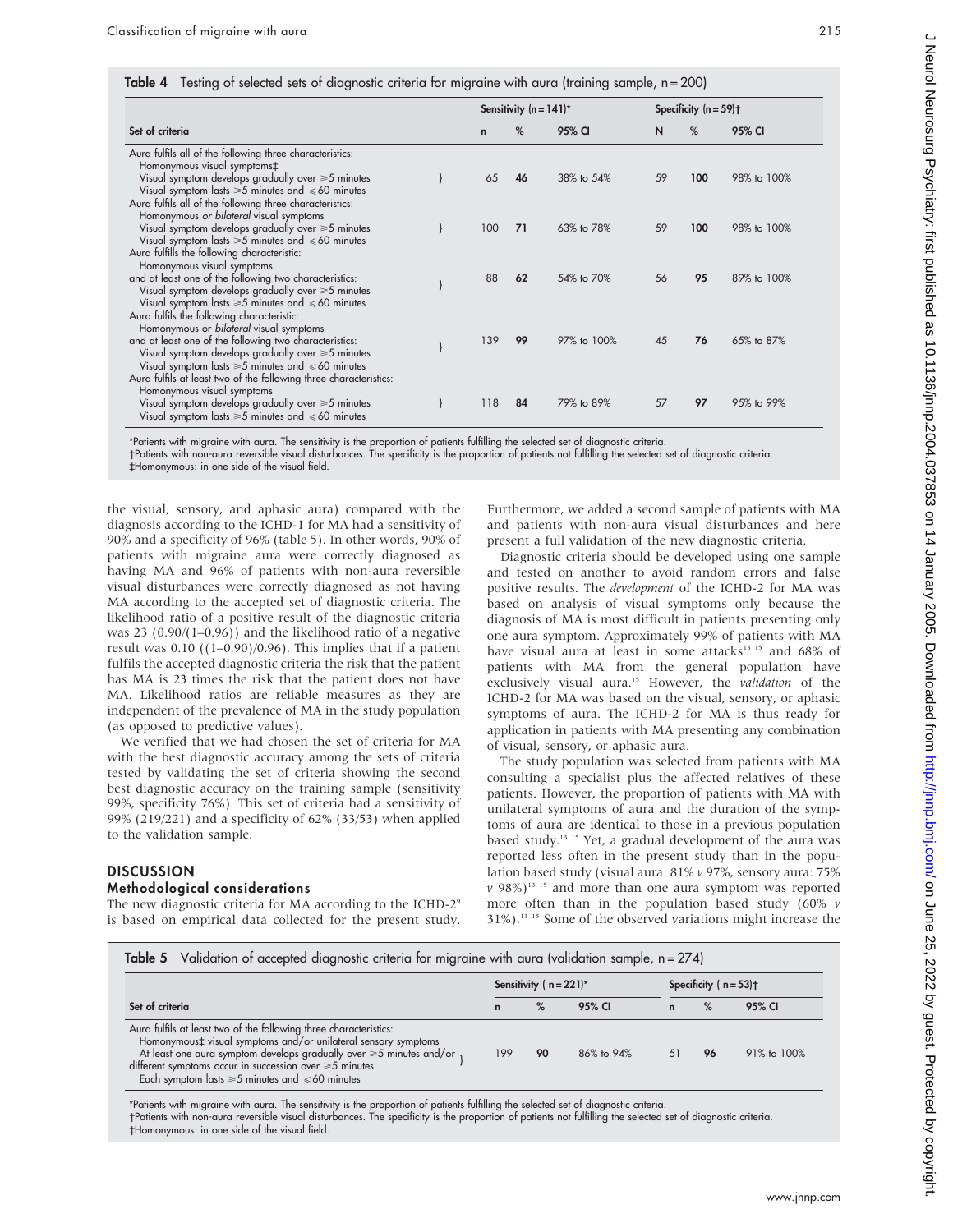sensitivity and some might decrease the sensitivity of the ICHD-2 for MA when applied to population samples.

The characteristics of the reversible non-aura visual disturbances were similar in patients with a related migraine headache or an unspecified headache. The visual disturbances resembled the transient visual disturbances previously reported in patients with migraine without aura.<sup>16</sup> The prevalence of transient visual disturbances is high in both patients with migraine and healthy controls $17$  but the pathogenesis has not been elucidated. The positive visual symptoms—that is, flickering light in patients with migraine without aura, may be explained by a suggested lower cortical threshold for visual stimulation and presence of cortical hypersensitivity in patients with migraine.<sup>18 19</sup>

#### Scientific implications

The reliability of the ICHD-2 for MA is believed to be improved compared with the ICHD-1 for MA as the criteria have been further operationalised and a description of the typical symptoms of aura is included in the criteria (see table 2). As a consequence, the diagnosis of MA now relies less on clinical judgement. The classification of primary headaches according to the ICHD-1 has previously been shown to have quite good reliability but the studies included only 22 patients with MA in total.<sup>5 6 20</sup> Future studies will show if the ICHD-2 criteria for MA live up to the expectedly increased reliability. In the present study we aimed at identifying an equal number of patients with MA and patients with non-aura visual disturbances for the validation sample. Recruiting controls with non-aura visual symptoms from headache populations was, however, difficult and we did not get an equal number. Further testing of the MA criteria in patients with non-migraine visual or sensory disturbances would be valuable.

The validity of the ICHD-2 for MA is believed to be fair because the criteria are based on the statistical analysis of empirical data from a large sample. The diagnosis of MA in our patients was supported by a long history of MA, a history of previous diagnosis of migraine, and antimigraine treatment and a strong family predisposition to MA.<sup>13-21</sup> Furthermore, the criteria were developed using the cardinal characteristics of migraine aura agreed by experts and in agreement with previous empirical findings.<sup>15</sup><sup>22-24</sup> Assessment of validity is difficult when analysing the diagnostic criteria for MA because it is a clinical entity with no biological markers to confirm the diagnosis. Even the ICHD-1 for MA is not a valid gold standard as it was based on the opinion of experts and partly allowed subjective interpretations. The validation criteria must be independent from the diagnostic criteria tested. Previous validation studies of the ICHD-1 encountered similar methodological problems.25–28 The validity of the ICHD-1 for migraine without aura has been evaluated using logistic regression models with subjective distress as a validation criterion.<sup>25 26</sup> However, this criterion is generally regarded as not suitable. Eventually the validity of the criteria for MA will have to be tested against the genetic constitution of MA,<sup>29</sup> against the response to novel selective drugs such as tonabersat that might prevent cortical spreading depression,<sup>30</sup> or against the characteristic changes in cerebral blood flow during MA attacks.31 32 MA will continue to be diagnosed on the basis of the description of symptoms until the diagnosis can be based on biological mechanisms or genetics.

The individual symptoms of aura forming the components of the ICHD-2 for MA were chosen a priori by the Classification Committee of the International Headache Society. The new criteria for MA (see table 2) are tighter than the more open criteria of the ICHD-1 (see table 1) accepting only three kinds of aura symptoms: visual, sensory, and aphasic. Table 6 Classification of migraine according to the International Headache Society (IHS) ICHD-2 codes and the WHO ICD-10 NA codes

|                | IHS ICHD-2 WHO ICD-10 NA Diagnosis |                                            |
|----------------|------------------------------------|--------------------------------------------|
| 1.             | [G43]                              | Migraine                                   |
| 1 <sub>1</sub> | [G43.0]                            | Migraine without aura                      |
| 12             | [G43.1]                            | Migraine with aura                         |
| 1.2.1          | [G43.10]                           | Typical aura with migraine headache        |
| 1.2.2          | [G43.10]                           | Typical aura with non-migraine<br>headache |
| 1.2.3          | [G43.104]                          | Typical aura without headache              |
| 1.2.4          | [G43.105]                          | Familial hemiplegic migraine (FHM)         |
| 1.2.5          | [G43.105]                          | Sporadic hemiplegic migraine               |
| 1.2.6          | [G43.103]                          | Basilar-type migraine                      |

Other symptoms (except hemiplegia) additional to the typical symptoms of aura do not affect the diagnosis. Thus the new criteria will enable an analysis of how often other symptoms such as distorted vision, micropsia/macropsia, deja/jamais vue, and olfactory and auditory hallucinations may occur together with the typical symptoms of aura. It also remains to be studied how often so-called basilar-type symptoms occur together with typical symptoms of aura. An analysis of further aura characteristics using logistic regression models may reveal whether the present criteria for MA are the best option or if including other aura characteristics will further improve the validity and reliability of these criteria.

#### Clinical implications

The major principles of the diagnosis of MA according to the ICHD-2 have not been changed compared with the ICHD-1. This ensures continuity in the way MA is diagnosed. The existing body of evidence gained using the ICHD-1 for MA remains valid for the diagnosis made using the ICHD-2 for MA. Therefore, patients who fulfil the ICHD-2 diagnostic criteria for MA will usually respond to specific antimigraine treatment such as triptans. The ICHD-2 for MA is intended equally for research and for clinical practice and it can be used at different levels of specialisation.<sup>9</sup> This ensures increased diagnostic reliability and promotes the research/ clinical interface.

The new criteria for MA of the ICHD-2 are more operational and probably delineate a more homogeneous sample of patients with MA than the ICHD-1. By narrowing the definition of the trait one will include only individuals likely to have similar aetiology leading to the disease phenotype. The ICHD-2 is the basis for worldwide teaching in headache classification and diagnosis and will therefore benefit patient management.<sup>9</sup> The ICHD-2 works to destigmatise individuals with headache and to gain recognition for these disorders as neurobiological conditions. It is imperative for the success of these efforts that researchers and clinicians use the same diagnostic system and that this system is as precise as possible.<sup>9</sup>

The International Headache Society was involved in developing the ICD-10 for neurological disorders (ICD-10 NA).<sup>7 33</sup> The ICD-10 NA is not meant to compete with the ICHD-2 classification, but is intended to allow users to transfer their data from one system to the other to take advantage of the universally accepted coding system of the ICD-10 NA and the more detailed subdivisions of the ICHD-2 classification<sup>9</sup> (table 6).

Alhough the ICHD-2 for MA describes the common features of MA it still takes specialised neurological knowledge to diagnose the more challenging presentations of MA. In the ICHD-2 for MA the presence or absence of a headache and the nature of the headache is used only for subdiagnosing in patients with MA (see table 2). A headache is